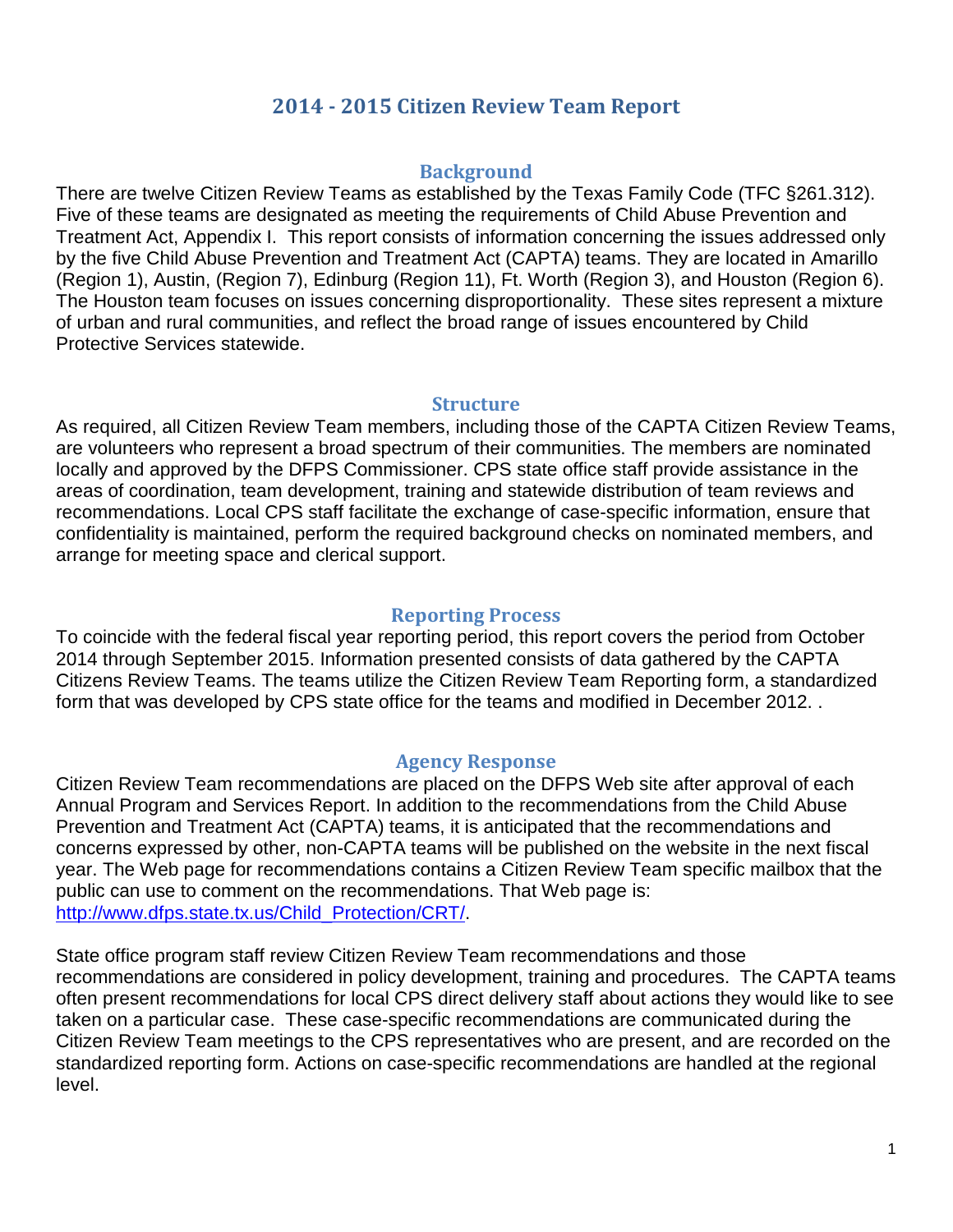### **Panel Activities**

In August 2012, a consultant with the National Resource Center for Child Protective Services met with fourteen coordinators of Texas Citizen Review Teams. Two of the coordinators are currently in the process of rebuilding their teams. Their teams have not been active and were not counted in the total number of teams. The group discussed the history of the Citizen Review Teams and also the findings from a survey of the Citizen Review Team members, completed by the resource center. During initial consultations and the onsite visit, one of the most significant challenges identified was that although CPS was providing the Citizen Review Teams individual, anecdotal case data, teams were being asked to make broad, systemic recommendations. Each of the teams was identifying cases at random and therefore the sample size for the anecdotal reviews was extremely small. Given the size and diversity of Texas, the teams did not have enough information to determine systemic issues and/or develop effective recommendations. As such, the department was having a difficult time responding to or implementing many of the recommendations, as they were based on limited data, often limited to a specific case and not supported by systemic data, not specific, or generally not actionable.

During the site visit, a new process was developed in order to enhance the Texas Citizen Review Teams. More specifically, technical assistance from the resource center assisted the participants in determining that a better process would be to identify a critical systemic issue that all teams would focus on and that CPS state office personnel would provide data beyond case data. This would provide teams with a wide range of data from which to build their recommendations.

For fiscal year 2015 the Citizen Review Teams continued their focus on child welfare cases that involve domestic violence and improvement policy, practice and outcomes for such cases. Teams are being provided state and regional quantitative data comparing domestic violence cases that had reentry from those that did not in order to identify trends by age, ethnicity, income, and other variables. Teams are provided current domestic violence policies and will be assisting in the development of new domestic violence policies.

The coordinators are CPS staff assigned to this project. As a result of staff turnover and change in staff at the state office some of the teams have not been as active as in previous years. The Citizen Review Team coordinators work to establish local and statewide strategic planning, frequent and regular meetings of active teams, and formation of new teams. The Citizen Review Team coordinators meet regularly with state office program staff to discuss better ways to engage the community in the review process. A Citizen Review Team coordinator's manual has been developed and is available as a resource for each team.

The five CAPTA Citizen Review Teams met as follows from October 2013 through September 2014:

- ? Region 1 (Amarillo/Potter County): no meeting datesRegion 3 (Fort Worth/Tarrant County): July 1, 2015, September 8, 2015
- ? Region 6 (Houston/Disproportionality): This team meets monthly. Region 07 (Austin/Travis County): no meeting dates
- ? Region 11 (Edinburg/Hidalgo County): February 25, 2015, March 25, 2015, April 22, 2015, August 23, 2015, September 15, 2015

The CAPTA Citizens Review Team coordinators continue to work with their communities to engage and encourage volunteers to become involved in efforts to gain feedback from the public.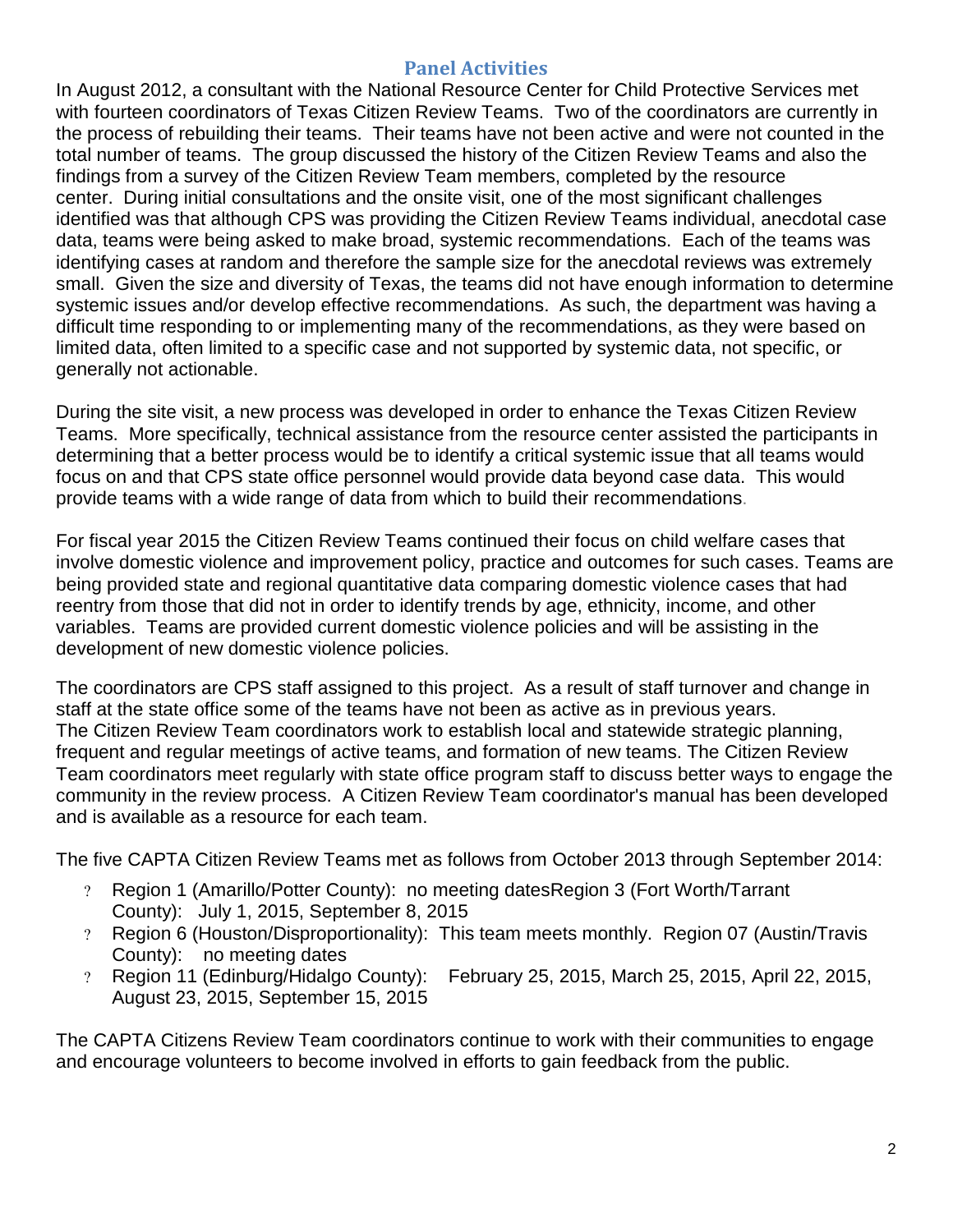# **Summary of Findings**

# **CPS Protection Initiatives**

The following chart describes issues and concerns that relate to the CAPTA Citizen Review Team identified issues. These CRT reports were presented to the Child Safety Review Committee inthroughout the year. The CRT recommendations and the CPS response will be posted on the public website. Other recommendations made by the teams were case specific and referred to regional management.

| <b>Region/</b><br><b>Date</b> | <b>Issue Addressed</b>                                                                                                                                                                                                                                                                   | Recommendation                                                                                                                                                                                                                                                                                                                                                                                                                                                                                                                                                                                                                                                                                                                                                                                                                                                                                                                                                                                                                                                                                                                                                                                                                                                                                                                                                                                                                                                                                                                                                                                                                                                                                                                                                                                                                                                                                                                                                                                                                                                                                                                                                                                                                                                                                                                                                                                       |
|-------------------------------|------------------------------------------------------------------------------------------------------------------------------------------------------------------------------------------------------------------------------------------------------------------------------------------|------------------------------------------------------------------------------------------------------------------------------------------------------------------------------------------------------------------------------------------------------------------------------------------------------------------------------------------------------------------------------------------------------------------------------------------------------------------------------------------------------------------------------------------------------------------------------------------------------------------------------------------------------------------------------------------------------------------------------------------------------------------------------------------------------------------------------------------------------------------------------------------------------------------------------------------------------------------------------------------------------------------------------------------------------------------------------------------------------------------------------------------------------------------------------------------------------------------------------------------------------------------------------------------------------------------------------------------------------------------------------------------------------------------------------------------------------------------------------------------------------------------------------------------------------------------------------------------------------------------------------------------------------------------------------------------------------------------------------------------------------------------------------------------------------------------------------------------------------------------------------------------------------------------------------------------------------------------------------------------------------------------------------------------------------------------------------------------------------------------------------------------------------------------------------------------------------------------------------------------------------------------------------------------------------------------------------------------------------------------------------------------------------|
| Region 3<br><b>CAPTA</b>      | The team reviewed the<br><b>Investigation and FBSS</b><br>stages of one case<br>involving domestic<br>violence, possible<br>alcoholism and where<br>the family did not speak<br>English.                                                                                                 | CPS needs more Spanish-speaking caseworkers.<br>$\bullet$<br>This case reflected a need for training on family violence in both stages of<br>$\bullet$<br>services reviewed.<br>When some says they drink heavily, do more to determine what is<br>$\bullet$<br>heavilyask more questions or talk to collaterals to assess how often they<br>are drinking.<br>When a caregiver admits to history of drug use, random drug testing should<br>$\bullet$<br>be conducted.<br>The caseworker should identify the strengths within the family and build on<br>$\bullet$<br>them. The mother had many strengths that were never identified.<br>Ask the family what they would like to see happen. They may be able to<br>$\bullet$<br>determine what services they need and what the underlying issues are.<br>Involve the family in creating of the services and planning.<br>When there are concerns such as substance abuse, get the parents to<br>$\bullet$<br>participate in the drug /alcohol assessment sooner than later. It is best to get<br>the assessment early in the case.<br>Do more to engage caregivers. Home visits could have been at hours<br>$\bullet$<br>convenient for the father and with a translator.<br>If the intent of the caregiver is to be together and they have started services,<br>$\bullet$<br>the Department should work with the family residing together in the same<br>home.<br>CPS should not be involved with families longer than necessary. Even after<br>$\bullet$<br>the father was deported, CPS was still involved with the family.<br>The non-offending caregiver and victim in the situation had to do more<br>$\bullet$<br>services than the offending parent. We should not punish both parents in a<br>family violence situation. The caregiver that was protective and appeared to<br>have acted appropriately was also the victim of the domestic violence. She<br>was also the caregiver appeared to have been asked to do the most services<br>and received the most attention from the caseworker.<br>When a family verbalizes or indicates they want to be together, services<br>$\bullet$<br>should be geared towards addressing the family violence and helping the<br>family reunite. The family wanted to resolve their issues and wanted to<br>reunite the family. Couples counseling or family counseling would have been<br>beneficial. |
| Region 3<br>CAPTA             | The team reviewed the<br>Investigation and<br><b>Family-Based Safety</b><br>Services stages in a<br>case. They noted that<br>during the investigation,<br>the child was not seen<br>timely and the parents<br>were not notified in a<br>timely manner of the<br>child's interview. Also, | CPS Investigation staff should contact the police department to determine if<br>$\bullet$<br>there have been any prior calls or involvement with the family.<br>Additional efforts should be made to have the father participate in services. If<br>$\bullet$<br>a parent reports that their work schedule is an issue, staff should seek<br>alternative services that will work with his/her schedule.<br>All efforts should be exhausted to locate fathers.<br>$\bullet$<br>For the FBSS staff the team recommended that:<br>$\bullet$<br>When there are issues of family violence, the children should be offed<br>$\bullet$<br>counseling<br>The school should be contacted periodically to check the children's progress<br>$\bullet$                                                                                                                                                                                                                                                                                                                                                                                                                                                                                                                                                                                                                                                                                                                                                                                                                                                                                                                                                                                                                                                                                                                                                                                                                                                                                                                                                                                                                                                                                                                                                                                                                                                           |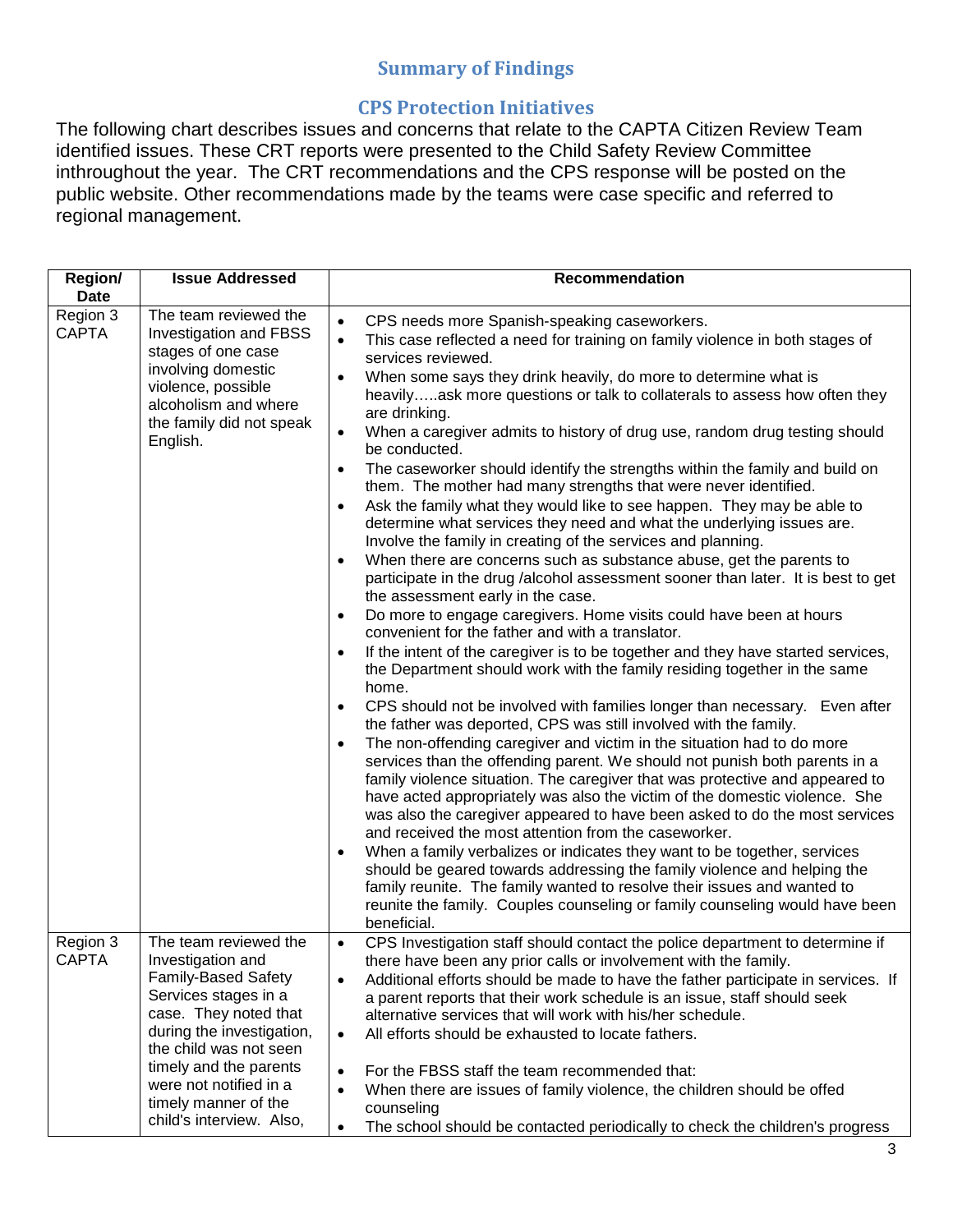| <b>Region/</b><br><b>Date</b> | <b>Issue Addressed</b>                                                                                                                                                                                                                                                                                                                                                                                       | Recommendation                                                                                                                                                                                                                                                                                                                                                                                                                                                                                                                                                                                                                                                                                                                                                                                                                                                |
|-------------------------------|--------------------------------------------------------------------------------------------------------------------------------------------------------------------------------------------------------------------------------------------------------------------------------------------------------------------------------------------------------------------------------------------------------------|---------------------------------------------------------------------------------------------------------------------------------------------------------------------------------------------------------------------------------------------------------------------------------------------------------------------------------------------------------------------------------------------------------------------------------------------------------------------------------------------------------------------------------------------------------------------------------------------------------------------------------------------------------------------------------------------------------------------------------------------------------------------------------------------------------------------------------------------------------------|
|                               | reasonable efforts were<br>not made or<br>documented to locate a<br>parent. They thought<br>that additional collateral<br>calls were needed to<br>determine if there was<br>family violence or other<br>concerns in the home.<br>The team had concerns<br>that during the FBSS<br>staff there were no<br>unannounced visits and<br>they were concerned<br>that the children were<br>never interviewed alone. | and any concerns.<br>There should be unannounced visits to the home.<br>$\bullet$<br>More follow-up is need with the school/counselor, particularly when the<br>$\bullet$<br>school/counselor has mentioned concerns.<br>Parents should participate in services that address drug use when that is an<br>issue.<br>In family violence cases, services should be tailored to address family<br>$\bullet$<br>violence, such as referrals to the local family violence program, BIPP, or other<br>services that address family violence.<br>Hold all parties responsible for participating in services, including paramours.<br>$\bullet$<br>All efforts should be exhausted to locate fathers.<br>$\bullet$<br>All Caseworkers need training on family violence, getting paramours to<br>$\bullet$<br>cooperate and the effects of family violence on children. |
| 4                             | The team reviewed the<br>Intake and Investigations<br>stage of one case<br>involving domestic<br>violence and substance<br>abuse.                                                                                                                                                                                                                                                                            | A lack of services in our rural areas creates a big gap in being able to make<br>$\bullet$<br>referrals. In the case the disposition was ruled out, but the family could<br>benefit from some services. Transportation and time is always a big factor.                                                                                                                                                                                                                                                                                                                                                                                                                                                                                                                                                                                                       |
| 5                             | The Investigation, FBSS<br>and Substitute Care<br>stages of one case<br>involving family violence<br>and substance abuse.                                                                                                                                                                                                                                                                                    | The team noted that there was an issue with the children's mother not being<br>$\bullet$<br>able to visit the children in their relative placement. Due to felony drug<br>charges the mother was not allowed to be in a licensed placement. Therefore<br>she could not visit in the relative placement if the relative chose to meet<br>DFPS licensing minimum standards. The relative decided not to meet<br>minimum standards so that the mother could visit her children in the home.<br>One of the consequences of this is that the relative was not eligible for<br>fostering connections benefits.<br>The team recommended an exception for parents facing felony charges to be<br>$\bullet$<br>able to visit their children at home when the children are with grandparents.                                                                           |
| 9                             | The Intake and<br>Investigations stages of<br>a case involving<br>domestic violence were<br>reviewed.                                                                                                                                                                                                                                                                                                        | The team identified the need for a batterer's intervention program in the area<br>$\bullet$<br>that contracts with DFPS.<br>The team discussed the issue of dealing with domestic violence cases and<br>asking the adult victim to leave home with the children, but getting no<br>assistance with housing. It was recommended the Department find resources<br>to assist adult victims with housing when possible.                                                                                                                                                                                                                                                                                                                                                                                                                                           |
| 11 CAPTA                      | Team reviewed the<br>Intake, Investigation,<br>FBSS stages of two<br>cases. All policies were<br>followed. The lack of<br>available, quality service<br>providers was an issue.                                                                                                                                                                                                                              | The team noted a need for more service providers available for families receiving<br>Family Based Safety Services (FBSS).                                                                                                                                                                                                                                                                                                                                                                                                                                                                                                                                                                                                                                                                                                                                     |
| 11 CAPTA<br>11 CAPTA          | The team reviewed the<br>Intake and Investigation<br>stages of a case. In the<br>Intake stage all policies<br>were followed. In the<br>Investigation stage<br>employee turnover was<br>an issue, leading to the<br>case being open in<br>Investigation too long.<br>The team reviewed the<br>Intake, Investigation,                                                                                          | A better procedure needs to be in place to ensure that when a worker leaves,<br>their cases are still being worked in a timely manner.<br>CPS staff needs to make referrals to the local domestic violence program. After<br>the CRT meeting an email was sent out to program directors in the region asking                                                                                                                                                                                                                                                                                                                                                                                                                                                                                                                                                  |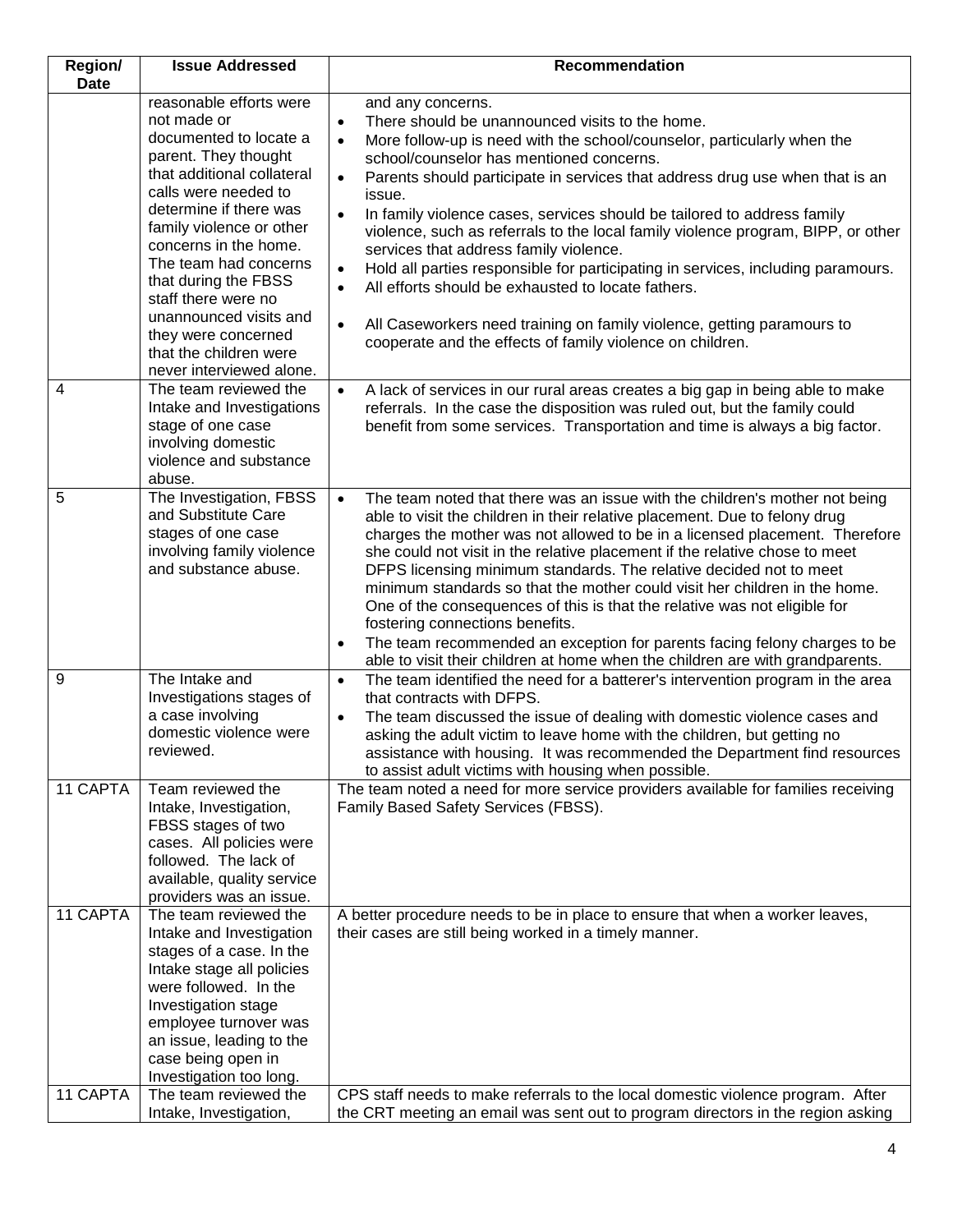| <b>Region/</b><br><b>Date</b> | <b>Issue Addressed</b>                                                                                                                                                                                                                                                                         | Recommendation                                                                                                                                                                                                                                                                                                                                                                                                                                                                                                                                                                                                                                                                                                                                                                                                                                                                                                                                                                                                                                                                                                                                                                                                                                                                                                                                                                                                                                                                                                                                                                                                                                                                                                                                        |
|-------------------------------|------------------------------------------------------------------------------------------------------------------------------------------------------------------------------------------------------------------------------------------------------------------------------------------------|-------------------------------------------------------------------------------------------------------------------------------------------------------------------------------------------------------------------------------------------------------------------------------------------------------------------------------------------------------------------------------------------------------------------------------------------------------------------------------------------------------------------------------------------------------------------------------------------------------------------------------------------------------------------------------------------------------------------------------------------------------------------------------------------------------------------------------------------------------------------------------------------------------------------------------------------------------------------------------------------------------------------------------------------------------------------------------------------------------------------------------------------------------------------------------------------------------------------------------------------------------------------------------------------------------------------------------------------------------------------------------------------------------------------------------------------------------------------------------------------------------------------------------------------------------------------------------------------------------------------------------------------------------------------------------------------------------------------------------------------------------|
|                               | FBSS stages of a case.<br>It was noted that all<br>policies were followed in<br>all stages, but there was<br>a lack of collaboration<br>with the local domestic<br>violence program.                                                                                                           | them to remind supervisors and staff about making a referral in all cases of<br>domestic violence.                                                                                                                                                                                                                                                                                                                                                                                                                                                                                                                                                                                                                                                                                                                                                                                                                                                                                                                                                                                                                                                                                                                                                                                                                                                                                                                                                                                                                                                                                                                                                                                                                                                    |
| 11 CAPTA                      | The team reviewed the<br>Intake and Investigation<br>stages of a case where<br>lack of documentation in<br>Investigation was an<br>issue. Additionally,<br>there appeared to be<br>gang involvement in this<br>case and the need for<br>assistance from law<br>enforcement was<br>highlighted. | Better documentation in a case so that all of the information is in the record.<br>Better monitoring by supervisors when they are reading cases to help ensure<br>complete documentation.                                                                                                                                                                                                                                                                                                                                                                                                                                                                                                                                                                                                                                                                                                                                                                                                                                                                                                                                                                                                                                                                                                                                                                                                                                                                                                                                                                                                                                                                                                                                                             |
| 11 CAPTA                      | The Intake, Investigation<br>and FBSS stages of a<br>case were reviewed.<br>The team felt that<br>policies were followed,<br>but that more complete<br>information would have<br>been helpful in<br>addressing the child's<br>needs.                                                           | Need for more complete information about a parent's criminal history and better<br>use of this information when making case decisions. The need to get more<br>complete information in order to determine the needs of the child.                                                                                                                                                                                                                                                                                                                                                                                                                                                                                                                                                                                                                                                                                                                                                                                                                                                                                                                                                                                                                                                                                                                                                                                                                                                                                                                                                                                                                                                                                                                     |
| 11 CAPTA                      | The team reviewed the<br>Intake, Investigations<br>and FBSS stages of a<br>case where domestic<br>violence had occurred.                                                                                                                                                                       | A need for more training and skill development on interviewing and<br>$\bullet$<br>information gathering was noted for both Investigation and FBSS stages of<br>services. This would help staff better identify issues in serving the family.<br>Engage fathers in all cases.<br>$\bullet$                                                                                                                                                                                                                                                                                                                                                                                                                                                                                                                                                                                                                                                                                                                                                                                                                                                                                                                                                                                                                                                                                                                                                                                                                                                                                                                                                                                                                                                            |
| 11 CAPTA                      | The team reviewed the<br>Intake, Investigations<br>and FBSS stages of two<br>cases involving co-<br>occurring domestic<br>violence and child<br>abuse, including a case<br>where one parent<br>committed suicide.                                                                              | Preponderance of the evidence should be outlined and stated in support of<br>$\bullet$<br>the documentation for the reader to see and understand. Recommendation<br>made to have a section in the investigation where preponderance of the<br>evidence is clearly established and documented in support of the case<br>disposition.<br>Workers and supervisors should be expected to spell-check their<br>$\bullet$<br>documentation before the case is approved. Cases at times become legal<br>cases and words and names of clients are often misspelled or incorrectly<br>documented which can have detrimental effects on the legal case.<br>In one of the cases reviewed, a parent committed suicide; however there is<br>$\bullet$<br>no documentation which indicated that any of the services offered to the<br>family included services to the child(ren) specifically regarding the suicide,<br>loss issues, grief counseling, etc<br>Intake report indicates or asks about "Suspected Manufacturing of<br>$\bullet$<br>Methamphetamines"; however, there is no prompting for other types of drugs<br>such as marijuana, cocaine, or drugs in general. The front page of the Intake<br>report should also reflect "Suspicion of drug use" in general.<br>Efforts to establish support system in all cases where there are allegations of<br>$\bullet$<br>Domestic Violence including threats to life.<br>There is often a repeat to the cycle of abuse as parents often allow the<br>$\bullet$<br>Domestic Violence to continue by allowing the Perpetrator to remain or return<br>to the home without receiving any services. Laws need to be strengthened to<br>ensure that services have been received by the Perpetrator as well as the |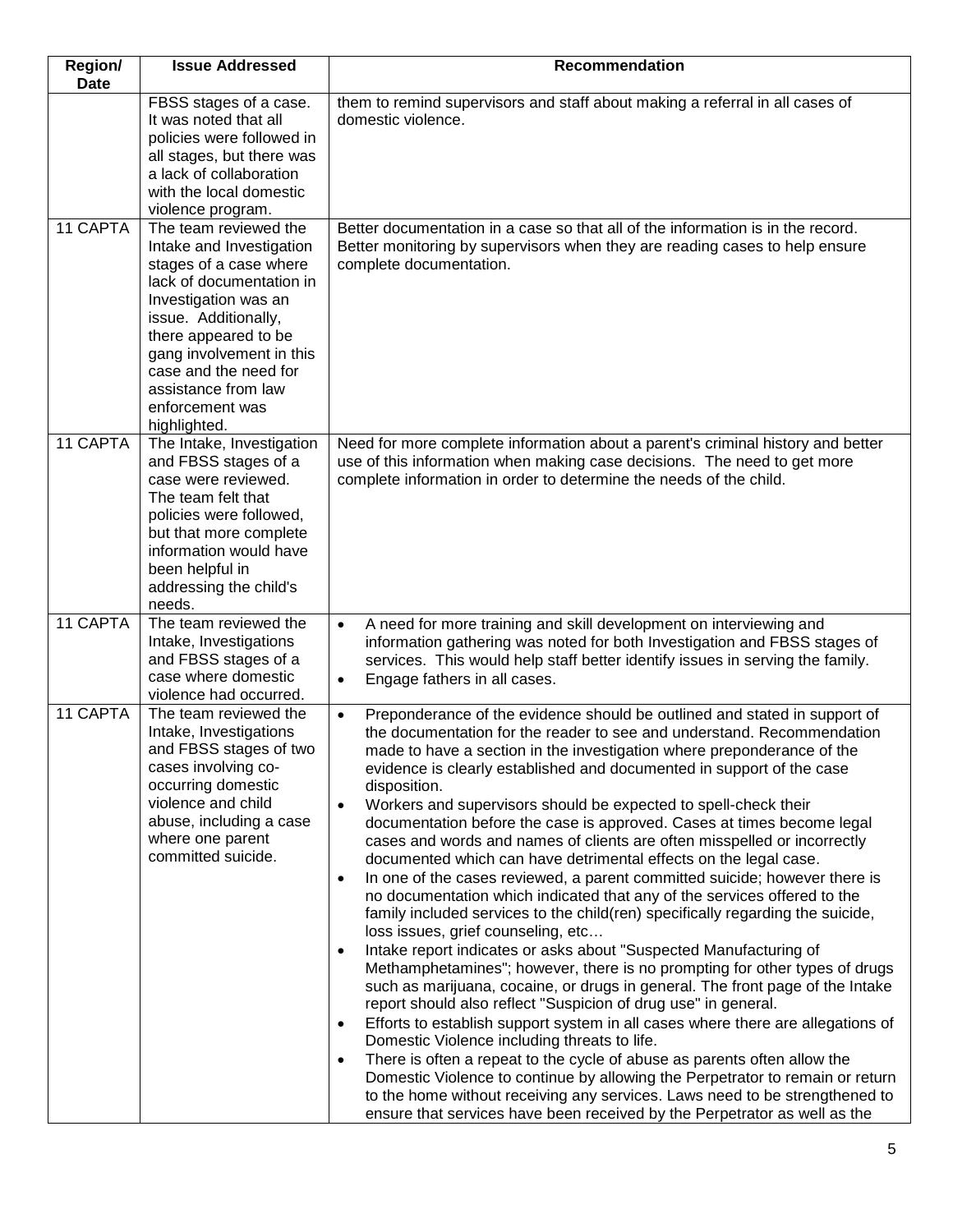| Region/<br><b>Date</b> | <b>Issue Addressed</b>                                                                                                                                                                                       | Recommendation                                                                                                                                                                                                                                                                                                                                                                                                                                                                                                                                                                                                                                                                                                                                                                                                                                                                                                                                                                                                                                                                                                                                                                                                                                                                                                                                                                                                                                                                                                                                                                                                                                                                                                                                                                                                                                                                                                                                                                                                                                                                                                                                                                                                                                                                                                                                                                                                                                                                                                                                                                                                                                                                                                                                                                                                                                                                                                                                                                                                                                                                                                                                                                                                                                                                  |
|------------------------|--------------------------------------------------------------------------------------------------------------------------------------------------------------------------------------------------------------|---------------------------------------------------------------------------------------------------------------------------------------------------------------------------------------------------------------------------------------------------------------------------------------------------------------------------------------------------------------------------------------------------------------------------------------------------------------------------------------------------------------------------------------------------------------------------------------------------------------------------------------------------------------------------------------------------------------------------------------------------------------------------------------------------------------------------------------------------------------------------------------------------------------------------------------------------------------------------------------------------------------------------------------------------------------------------------------------------------------------------------------------------------------------------------------------------------------------------------------------------------------------------------------------------------------------------------------------------------------------------------------------------------------------------------------------------------------------------------------------------------------------------------------------------------------------------------------------------------------------------------------------------------------------------------------------------------------------------------------------------------------------------------------------------------------------------------------------------------------------------------------------------------------------------------------------------------------------------------------------------------------------------------------------------------------------------------------------------------------------------------------------------------------------------------------------------------------------------------------------------------------------------------------------------------------------------------------------------------------------------------------------------------------------------------------------------------------------------------------------------------------------------------------------------------------------------------------------------------------------------------------------------------------------------------------------------------------------------------------------------------------------------------------------------------------------------------------------------------------------------------------------------------------------------------------------------------------------------------------------------------------------------------------------------------------------------------------------------------------------------------------------------------------------------------------------------------------------------------------------------------------------------------|
|                        |                                                                                                                                                                                                              | victim(s) of Domestic Violence including the children. This includes services<br>offered by CPS which should include all victims, including children and the<br>Perpetrator.<br>In review of the FBSS cases, ages of the children are incorrect throughout the<br>$\bullet$<br>life of the case and this is confusing. Ages, and person detail information<br>need to be correct.<br>The length of time of cases should be consistent with the goals and<br>٠<br>compliance by each of the family members. Obstacles encountered in each<br>case should also be carefully assessed and evaluated to determine additional<br>tasks, services, or possible legal action, if necessary.<br>Each case is unique and case actions and services should have specific<br>$\bullet$<br>services to address those needs.<br>Each case should have appropriate and relevant collaterals whether<br>$\bullet$<br>investigation, FBSS case or CVS case and not just individuals who have no                                                                                                                                                                                                                                                                                                                                                                                                                                                                                                                                                                                                                                                                                                                                                                                                                                                                                                                                                                                                                                                                                                                                                                                                                                                                                                                                                                                                                                                                                                                                                                                                                                                                                                                                                                                                                                                                                                                                                                                                                                                                                                                                                                                                                                                                                                 |
| 11<br>Cameron          | The Intake,<br><b>Investigations and FBSS</b><br>stages of two cases<br>involving domestic<br>violence were reviewed.<br>In one case substance<br>abuse was also an issue<br>for one adult family<br>member. | relevant case information.<br>In one of the cases reviewed, Client had self-enrolled and had already<br>$\bullet$<br>attended 6 Substance Abuse sessions before being referred to FBSS. Client<br>already knew what was going to be requested and there is a question as to if<br>the client was just attending classes as she already knew what to expect or<br>because she wanted to completed the classes and have her case closed.<br>This is suggestive that the clients are perhaps not attending classes to<br>change but rather just to have their CPS cases closed faster.<br>It was recommended that substance abuse cases be thoroughly assessed<br>$\bullet$<br>and that caseworkers understand the need to find appropriate and proper<br>treatment for these clients in order to bring about the changes needed to<br>ensure child safety.<br>Workers need to contact Law Enforcement Investigators assigned to<br>$\bullet$<br>Domestic Violence cases to ensure that Emergency Protective Orders are<br>being provided to the victims of Domestic Violence cases. CPS workers need<br>to be persistent in speaking with the Law Enforcement Investigator/Detective<br>or speak to the Supervisor in order to ensure that the Emergency Protective<br>Order is requested or given to the victims.<br>CPS workers need to ensure that the children are also being included in the<br>$\bullet$<br>Emergency Protective Orders as well as the 2 year protective orders.<br>Children exposed to Domestic Violence are victims of Violent Childhood<br>$\bullet$<br><b>Experiences</b> and must be provided with protection by Law Enforcement,<br>Court System and CPS.<br>In CPS cases where Domestic/Family Violence has been identified, District<br>$\bullet$<br>Attorney staff, working with CPS, have agreed to file Protective Orders at the<br>time of investigation.<br>CAC Interviews not being done timely and law enforcement should take an<br>$\bullet$<br>active role in these interviews. These interviews should be done expeditiously<br>by CPS Staff even if Law Enforcement is not moving on these cases.<br>If a parent is not being protective and not willing to file for a Protective Order,<br>$\bullet$<br>then CPS should be able to file for a Protective Order on the children's behalf.<br>Medicaid should notify Vital Statistics if a child is born while CPS is working<br>$\bullet$<br>with the family. In other words, it is recommended that a system be in place in<br>which upon the birth of a child and it is determined that CPS is involved that<br>agencies such as Vital Statistics and Medicaid flag the case and<br>communicate with CPS to ensure that CPS is aware of a new birth.<br>In some child death cases, Statewide Intake is not accepting reports even<br>$\bullet$<br>when there is some suspicion of Abuse or Neglect. This is frustrating as the<br>Medical Examiner and other medical personal is unable to make reports as<br>SWI will not accept the calls. SWI is telling reporters that the case is<br>"unreportable". These are professional reports such as medical staff, medical<br>examiner, etc<br>New form of Child Abuse is identified due to child's environment and violent<br>$\bullet$ |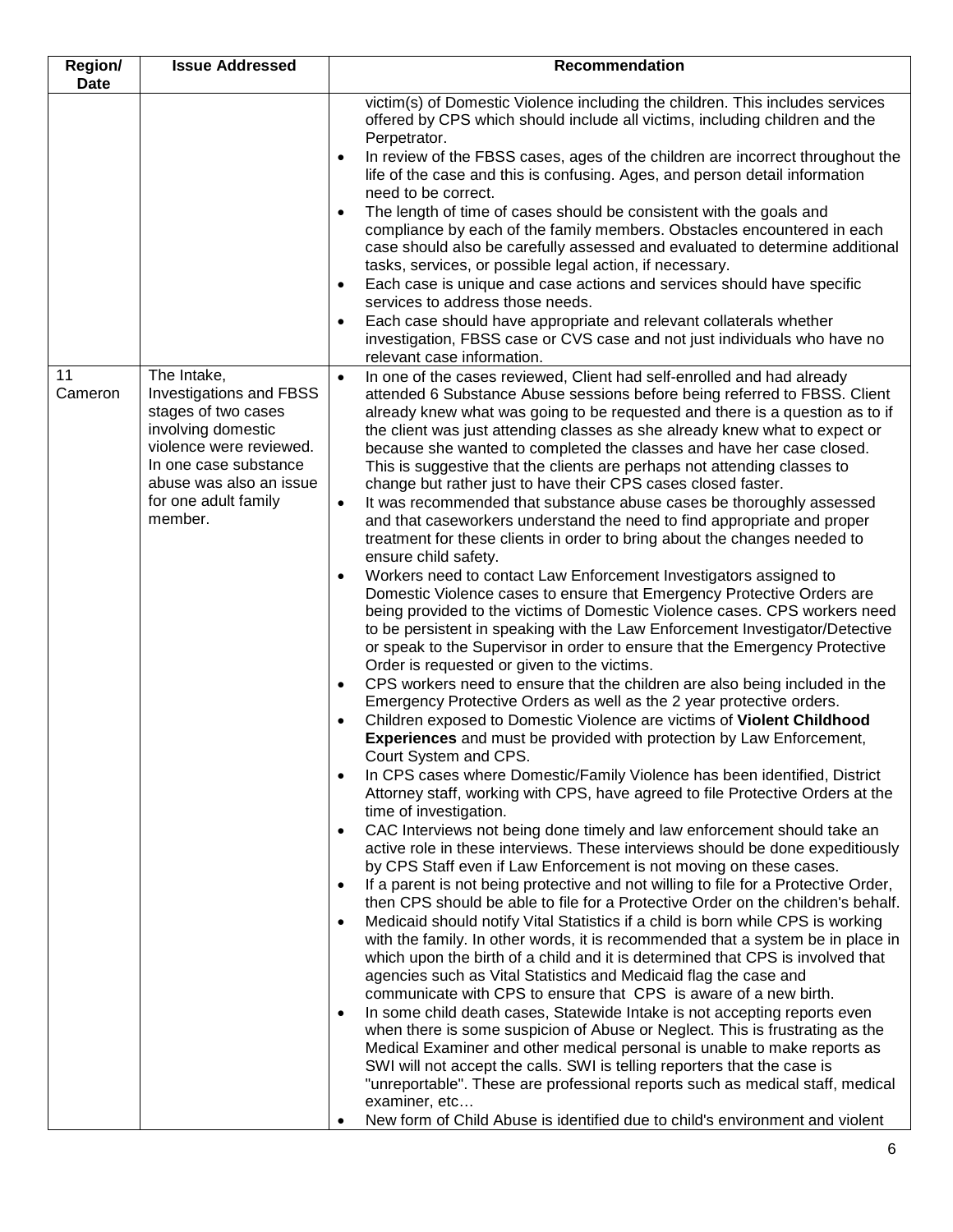| Region/<br><b>Date</b> | <b>Issue Addressed</b>                                                                                                                                                                    | <b>Recommendation</b>                                                                                                                                                                                                                                                                                                                                                                                                                                                                                                                                                                                                                                                                                                                                                                                                                                                                                                                                                                                                                                                                                                                                                                                                                                                                                                                                                                                                                                                                                                                                                                                                                                                                                                                                                                                                                                                                                                                                                                                                                                                                                                                                                                                                                                                                                                                                                                                                                                                                      |
|------------------------|-------------------------------------------------------------------------------------------------------------------------------------------------------------------------------------------|--------------------------------------------------------------------------------------------------------------------------------------------------------------------------------------------------------------------------------------------------------------------------------------------------------------------------------------------------------------------------------------------------------------------------------------------------------------------------------------------------------------------------------------------------------------------------------------------------------------------------------------------------------------------------------------------------------------------------------------------------------------------------------------------------------------------------------------------------------------------------------------------------------------------------------------------------------------------------------------------------------------------------------------------------------------------------------------------------------------------------------------------------------------------------------------------------------------------------------------------------------------------------------------------------------------------------------------------------------------------------------------------------------------------------------------------------------------------------------------------------------------------------------------------------------------------------------------------------------------------------------------------------------------------------------------------------------------------------------------------------------------------------------------------------------------------------------------------------------------------------------------------------------------------------------------------------------------------------------------------------------------------------------------------------------------------------------------------------------------------------------------------------------------------------------------------------------------------------------------------------------------------------------------------------------------------------------------------------------------------------------------------------------------------------------------------------------------------------------------------|
|                        |                                                                                                                                                                                           | childhood experiences which needs to be included in order to make a<br>difference in families where Domestic Violence is being experienced.<br>CRT Member has formed a support group in her church called WINGS<br>$\bullet$<br>(Women In Need Growing Stronger). This is a 12 week session support and<br>educational group to address adverse childhood experiences. This is a<br>project of Blue Sunday.                                                                                                                                                                                                                                                                                                                                                                                                                                                                                                                                                                                                                                                                                                                                                                                                                                                                                                                                                                                                                                                                                                                                                                                                                                                                                                                                                                                                                                                                                                                                                                                                                                                                                                                                                                                                                                                                                                                                                                                                                                                                                |
| 11 CAPTA               | The Intake and<br>Investigations stages of<br>two cases were<br>reviewed.                                                                                                                 | More information was needed and more probing with the family in order to<br>$\bullet$<br>better assess the allegations made.<br>More collateral contacts were needed in the case to fully assess how the<br>$\bullet$<br>family was truly functioning.<br>It was recommended that one family be referred for services to address<br>$\bullet$<br>Domestic Violence issues even though they had been referred in the past.                                                                                                                                                                                                                                                                                                                                                                                                                                                                                                                                                                                                                                                                                                                                                                                                                                                                                                                                                                                                                                                                                                                                                                                                                                                                                                                                                                                                                                                                                                                                                                                                                                                                                                                                                                                                                                                                                                                                                                                                                                                                  |
| 11<br>Cameron          | The Intake and<br>Investigations stages of<br>two cases involving<br>domestic violence were<br>reviewed, including one<br>case where the family<br>moved and was unable<br>to be located. | Inquiry was made as to what efforts were/are made when a family moves and<br>$\bullet$<br>cannot be located.<br>It was recommended that schools be contact in order to track down families<br>$\bullet$<br>who move, leave the area and cannot be located otherwise.<br>Comment made that local District Attorney's Office staff is wanting to use<br>$\bullet$<br>Executive Director of Family Violence facility and staff to serve as an expert<br>witness for the purpose of educating a Jury Panel in DV cases when there is<br>a request for charges to be dropped; however, the client of the shelter, who is<br>also present in the court room may feel threatened by this action and<br>therefore not seek services in the future.<br>Cases in which there is past Domestic Violence and Drug allegations need to<br>$\bullet$<br>be assessed further to ensure there are no current issues or drug related<br>issues.                                                                                                                                                                                                                                                                                                                                                                                                                                                                                                                                                                                                                                                                                                                                                                                                                                                                                                                                                                                                                                                                                                                                                                                                                                                                                                                                                                                                                                                                                                                                                             |
| 11 CAPTA               | The Intake,<br><b>Investigations and FBSS</b><br>stages of two cases<br>involving family violence<br>were reviewed.                                                                       | It was recommended that there be more communication between CPS and<br>$\bullet$<br>Domestic Violence Facilities. In this case, one parent was the aggressor yet<br>went to the Family Violence Shelter and claiming to be the victim. In so doing,<br>the shelter initiated services and contacted the school to have the children<br>withdrawn from their school and was taken to the shelter. CPS attempted to<br>contact adult at the shelter in an effort to initiate the investigation, see the<br>children etc., however they were unable to do so due to the confidentially as<br>well as adult not wanting to work with CPS.<br>It was commented that more men are coming forward more and more and<br>$\bullet$<br>need to be able to have access to the same type of services and protection<br>as women have. In this particular case the adult victim of Domestic Violence<br>and was not offered services through either CPS or the Family Violence<br>Shelter.<br>It was recommended that more questions be asked during the course of the<br>$\bullet$<br>investigation and service to the family in order to know more about the abuse<br>and the effects it has on the children and the entire family.<br>It was highly recommended that cross training be held between the two<br>$\bullet$<br>agencies being CPS as well as Family Violence Shelters in order to<br>understand each other's process and procedures and to have better<br>communication between the two to service families together.<br>It was recommended that when a family is referred to services in the<br>$\bullet$<br>community such as counseling, drug/alcohol services, etc., that these be<br>verified with the service provider actual successful completion such as the<br>clients truly making life changes not just attending classes.<br>In one of the cases reviewed, family counseling did not include the Father and<br>$\bullet$<br>this was a critical issue since there needs to be a safe place in which to hold<br>family members accountable for the violence.<br>In one of the cases reviewed, there was no contact between the father and<br>$\bullet$<br>the family during the course of the entire FBSS case until the end of the case<br>when father moved back into the home without CPS permission and the case<br>was closed despite him not completing services recommended.<br>Family was sent to receive counseling services through an agency called<br>$\bullet$ |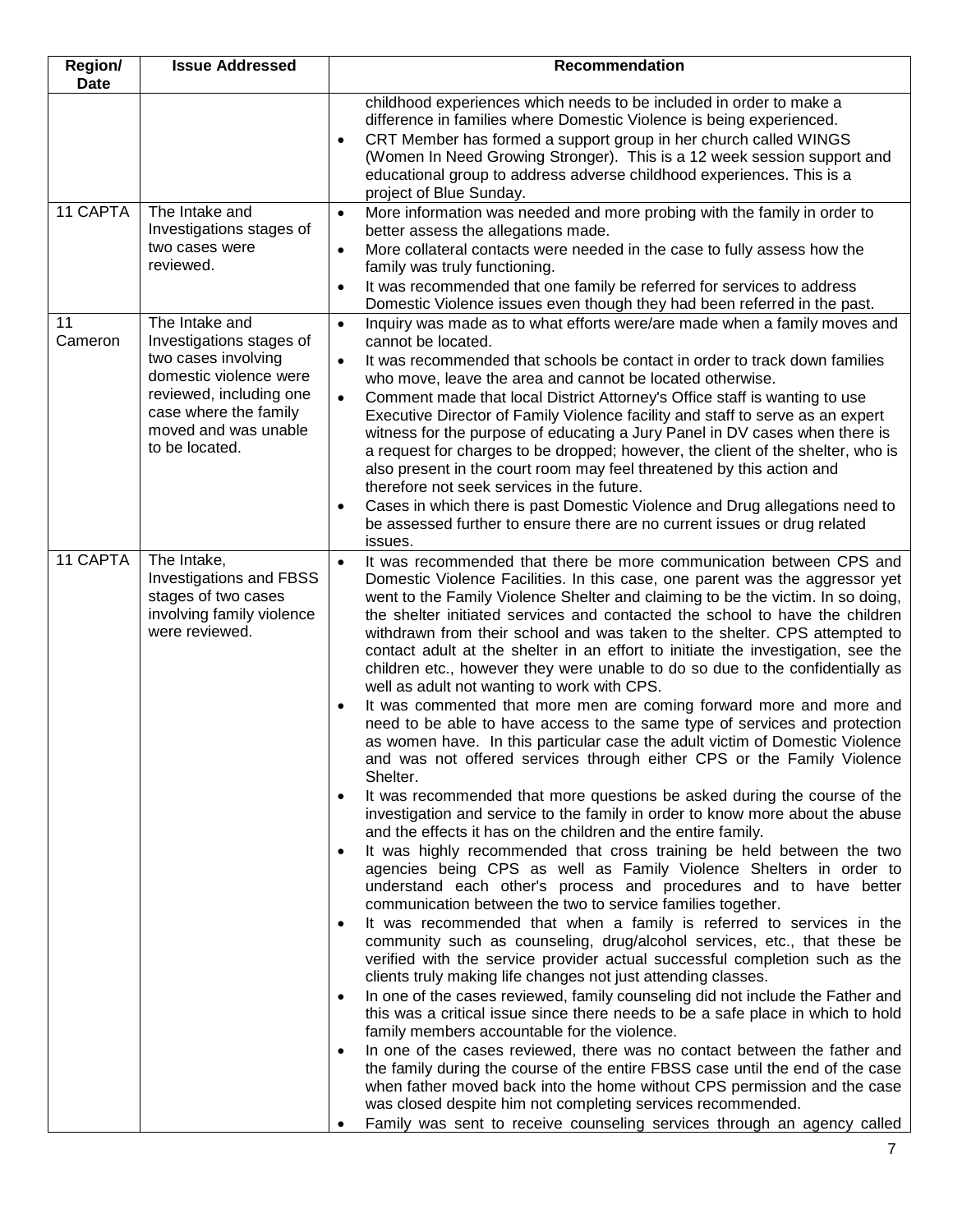| Region/<br>Date           | <b>Issue Addressed</b>                                                                                                                                                        | <b>Recommendation</b>                                                                                                                                                                                                                                                                                                                                                                                                                                                                                                                                                                                                                                                                                                                                                                                                                                                                                                                                                                                                                                                                                                                                                                                                                                                                                                                                                                                                                                                                                                                           |
|---------------------------|-------------------------------------------------------------------------------------------------------------------------------------------------------------------------------|-------------------------------------------------------------------------------------------------------------------------------------------------------------------------------------------------------------------------------------------------------------------------------------------------------------------------------------------------------------------------------------------------------------------------------------------------------------------------------------------------------------------------------------------------------------------------------------------------------------------------------------------------------------------------------------------------------------------------------------------------------------------------------------------------------------------------------------------------------------------------------------------------------------------------------------------------------------------------------------------------------------------------------------------------------------------------------------------------------------------------------------------------------------------------------------------------------------------------------------------------------------------------------------------------------------------------------------------------------------------------------------------------------------------------------------------------------------------------------------------------------------------------------------------------|
|                           |                                                                                                                                                                               | "Angels of Love" and there were several comments that although the services<br>were free, this agency was "questionable".                                                                                                                                                                                                                                                                                                                                                                                                                                                                                                                                                                                                                                                                                                                                                                                                                                                                                                                                                                                                                                                                                                                                                                                                                                                                                                                                                                                                                       |
| 11<br>Cameron             | The Intake and<br>Investigations stages of<br>two cases involving<br>domestic violence were<br>reviewed, including one<br>case where there was<br>also illegal drug activity. | A question was asked about the outcry made by the reporter/victim and why<br>$\bullet$<br>the case was ruled out despite consistent and believable information made by<br>this person. Response was given that although the information provided on<br>the report and confirmed by other children in the home, the discipline did not<br>rise to the level of abuse.<br>A question was made as to the current status of the OV/reporter since he was<br>incarcerated and also mention was made of effects of Negative Childhood<br>experiences and the role of these experiences in being a predetermined<br>factor for incarceration and disease. In this particular case the OV was a<br>victim of abuse by his own father and step-father and was now incarcerated.<br>A question was asked about whether or not cases involving drug activity<br>$\bullet$<br>allegations are worked together with law enforcement? Specifically execute a<br>search warrant or send a drug sniffing canine unit into the home. An<br>explanation was made that not all the drug related cases reported to CPS are<br>worked jointly with law enforcement and that cases in which there is a strong<br>suspicion of drug use would be reported to local law enforcement units.<br>A question was asked regarding the validity of drug testing on clients. An<br>$\bullet$<br>explanation was provided to the CRT members regarding the various drugs<br>testing available to staff and the effectiveness of these tests to determine on-<br>going drug use. |
| Region 11<br><b>CAPTA</b> | The team reviewed a<br>case involving domestic<br>violence and noted that<br>there were several red<br>flags evident in the case.                                             | CPS should have ensure that a family member obtain guardianship for the<br>$\bullet$<br>children in order to protect from further abuse.<br>A protective order could have been/should have been filed by CPS for the<br>$\bullet$<br>children to protect them from should the offending parent return to the country<br>illegally, as had happened in the past.<br>There was an issue with the AP/Parent being arrested by law enforcement for<br>$\bullet$<br>family violence and turned over to ICE. The investigation worker assumed<br>the AP had been deported, although this was not the case. The AP was in<br>custody pending the case being set before a judge. Therefore, there was<br>time to file for an emergency protective order since the AP could have been<br>served.<br>Case was closed with a Reason to Believe - Factors Controlled. The team<br>$\bullet$<br>felt the factors were not controlled in the AP would probably return to the<br>country and continue to place the children at risk.<br>The team recommended that CPS staff receive training by the DA's office<br>$\bullet$<br>include issue such as protective order, ICE detention, service of protective<br>orders to individuals in jail, and other related issues.<br>The team cited a need for a national data base to track if parents have had<br>$\bullet$<br>CPS history in other states, as was the case in this situation.                                                                                                                        |
| Region 11<br><b>CAPTA</b> | The team reviewed a<br>case involving domestic<br>violence and noted that<br>there were several red<br>flags evident in the case.                                             | CPS should have ensure that a family member obtain guardianship for the<br>$\bullet$<br>children in order to protect from further abuse.<br>A protective order could have been/should have been filed by CPS for the<br>$\bullet$<br>children to protect them from should the offending parent return to the country<br>illegally, as had happened in the past.<br>There was an issue with the AP/Parent being arrested by law enforcement for<br>$\bullet$<br>family violence and turned over to ICE. The investigation worker assumed<br>the AP had been deported, although this was not the case. The AP was in<br>custody pending the case being set before a judge. Therefore, there was<br>time to file for an emergency protective order since the AP could have been<br>served.<br>Case was closed with a Reason to Believe - Factors Controlled. The team<br>$\bullet$<br>felt the factors were not controlled in the AP would probably return to the<br>country and continue to place the children at risk.<br>The team recommended that CPS staff receive training by the DA's office<br>$\bullet$<br>include issue such as protective order, ICE detention, service of protective                                                                                                                                                                                                                                                                                                                                                   |